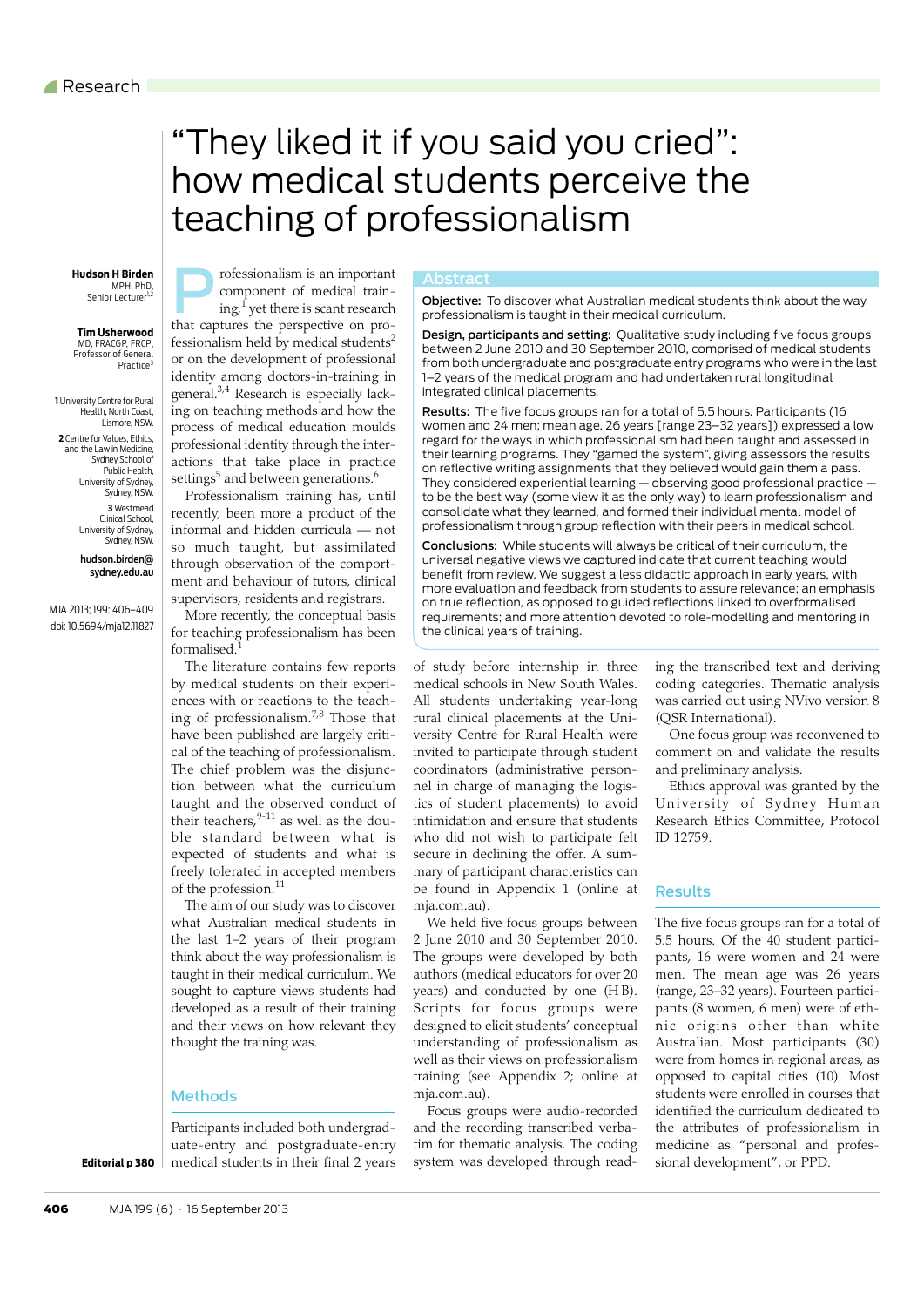Twelve major themes related to concepts of professionalism, teaching methods and assessment methods were derived from the data (Box).

#### Defining professionalism

Students took a very pragmatic approach to defining professionalism, with ethics, communication skills, and general comportment being key themes.

They recognised the importance of professionalism, and the justification for making it an assessable component of the curriculum:

I know some people, or at least one I can think of, who've failed part of the course on PPD, and they probably clearly needed to because they were so outside the bounds of what would be expected to be acceptable behaviour.

They also saw professionalism largely as a function of character and upbringing:

Like 90% of the situations you encounter every day it's an outcome of your upbringing and your life experience, and someone standing up and saying, "You shouldn't do this, you shouldn't do that," is not going to be what you remember when you see the patient with the problem.

And further, they saw it as something they would develop themselves, almost despite the teaching they were exposed to:

For me it conjures up a private, personal process that happens by itself, without the help of faculty, over the course of your degree and future life.

# Teaching professionalism

Students had a low opinion of the way professionalism is currently taught at their universities.

*Interviewer:*

When I say PPD, what does that

bring to mind?

*Students:*

Stupid university reflections.

[Laughter]

Fear.

Waste of time.

It's just mind-numbing and it usually lasts for 2 days.

Redundancy and oversimplification in the teaching of professionalism were recurring themes:

95% of us get it, and the folks here that don't get it are not going to change their minds by this lecture.

Students challenged the legitimacy of lecturers who were not medically qualified:

It's not legitimate, you know? Dr [name omitted] is really, really legitimate because [the person is a doctor].

*Interviewer:*

But couldn't you make the argument that PPD has more to do with psychology than with anything else, so that would be ... *Student:*

You just can't relate to it when it's psychological. They can't really relate to what you actually do when you're a doctor, and that's what you need, somebody who can really tap in and understand what you need.

Students felt that a seminar-style instructional setting worked better than a lecture format. Reflecting back on their early training, they felt they received the most value from presentation of a dilemma involving ethical or legal issues, with a challenge to decide a proper course of action guided by an ethicist or medicolegal expert. They considered education on the theme of professionalism to have more relevance and more value later in their training. Participants thought that professionalism should be taught in a practice context, not as a standalone module removed from clinical elements of their training.

It seems more relevant now than it does in the first years.

Professionalism being taught now as we're about to enter the workforce, I think, would be so much more valuable towards the end of your degree than at the very start.

I think . . . [general practice] has been the biggest learning curve of PPD for me ... in that you also model what you see as well. You really start to become a lot more like the doctors that you spend the majority of time with, I think.

... and I think you have continued exposure to the same patients and you start forming relationships with those patients, and I think that tests a lot of your

Twelve emergent themes describing medical students at three medical schools in New South Wales, 2010 Participants:

- had a low regard for the professionalism teaching they had experienced
- held a pragmatic conceptual framework (definition) of professionalism based on their experience and reflection
- did not report that they had experienced bullying or flagrant unprofessional behaviour in their training
- did not accept the legitimacy of someone other than a doctor with clinical practice experience teaching them professionalism
- consolidated what they learned, and formed their individual mental model of professionalism, through group reflection with their peers in medical school
- had learned to "game the system", giving assessors the results on reflective writing assignments that they believed their assessors wanted to hear, and that would gain them a pass
- had a low regard for the ways in which professionalism had been assessed in their learning programs
- saw a difference in the capacity and necessity for professionalism (especially regarding empathy and communication skills) between various medical specialties (eg, general practitioners need more than anaesthetists and pathologists)
- valued the teaching of ethics and the legal parameters in which they must operate
- saw the situations they experienced in clinical placements as being far more complex than the ones they were presented with in didactic teaching sessions, which they considered superficial or trivial
- considered experiential learning observing good professional practice — to be the best way (some view as the only way) to learn professionalism
- seemed confident in their developing professional identities, including a healthy life-work balance

personal and professional boundaries, and you're living in the community that you're working in, that's also building and learning about your boundaries. It's just different to seeing a patient in the hospital, they're there for two days, you go and say, "Can I please examine you?" You examine them, you never see them again. You don't form that kind of relationship.

Communal learning, especially reflective debriefings with peers, was considered by these students to be important, if not essential, whereas individual learning experiences were hardly mentioned. Students relied on each other for reflection on their learning and for moral support, and felt that this solidarity within a student cohort contributed more to their professional development than any other single aspect of their training or clinical experiences. They reported that their sense of professionalism was improved by their informal dis-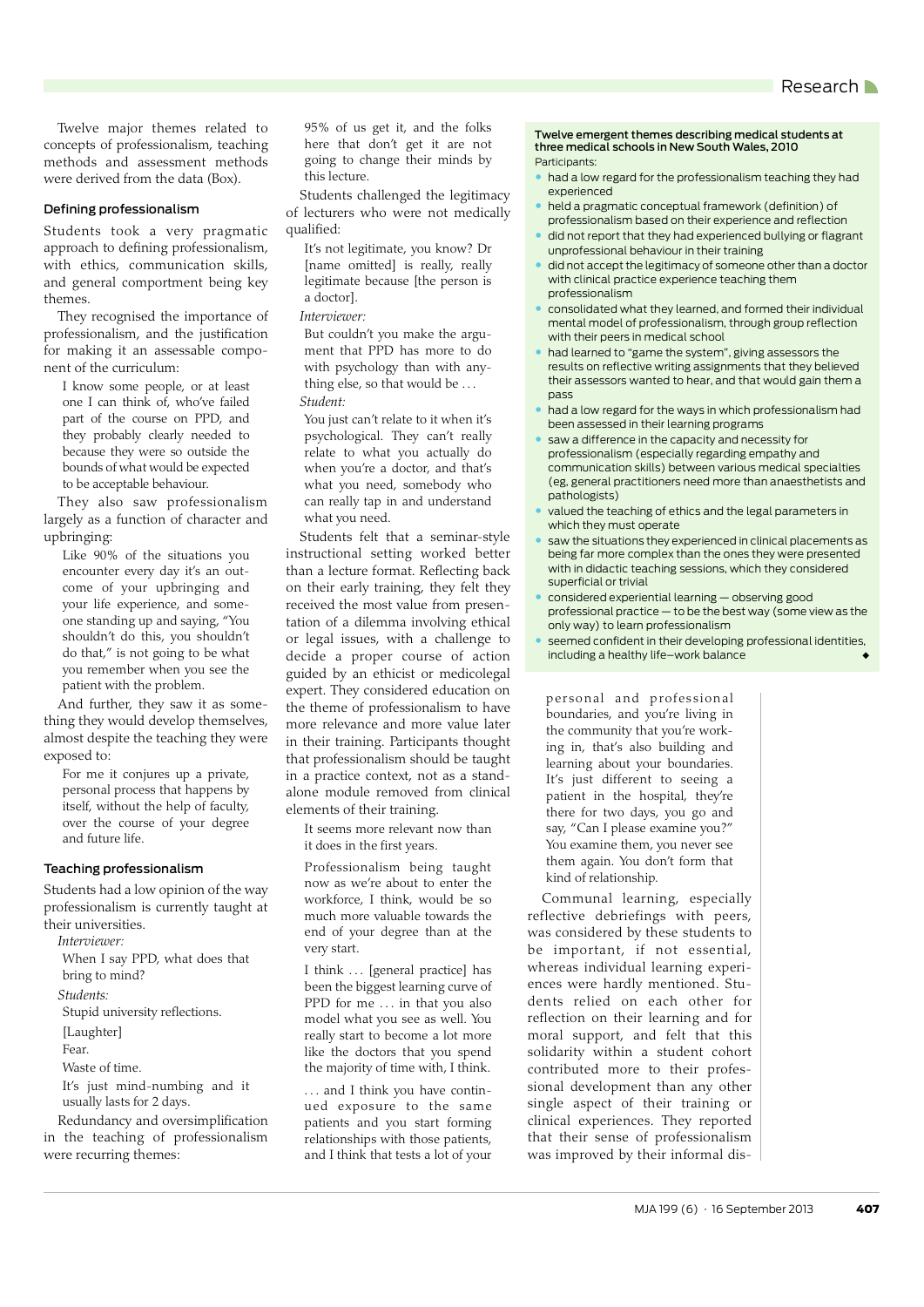cussion of the teaching they were exposed to and the experiences they were having on placement.

My mentors are the students around me, and I think that's not assessed at all. Like, we talk to each other about everything all the time, and that's not being noticed by the university as a form of PPD, and yet I think for me it's the most important form of PPD.

In our [problem-based learning] groups, if there's an ethical component to the case it gets discussed just naturally, not with any prompting or forwarding or anything like that, just around our kitchen table. We regularly discuss.

We debrief every day.

#### Assessing professionalism

Students also held a dim view of the PPD assessment methods of their medical schools. One student described them as "arbitrary and useless and trivial".

All three medical schools used written reflection as an aid to learning professionalism and for assessment. Students found these reflections artificial, restrictive and frustrating, and the scenarios too simplistic:

We see amazingly ethical conundrums all the time, and we discuss them just because we care about our patients and we care about what happens to people . . . The natural ones you find are always more interesting than the ones that they give you.

Students quickly learned to "game the system", writing their reflections to meet the assessment criteria and obtain the desired result (a pass).

I wrote a true one, my first one was true, and I failed it, and since then I've written fictional ones . . . and I've got excellents.

#### *Interviewer:*

So the first one, you gave your genuine feelings. What didn't they like about that?

# *Students:*

It didn't fit the criteria, the formula. So yeah, I failed it. Since then I've got all excellents for every one, and every one's been engineered completely by following the criteria.

If you make it up you can follow the criteria easier . . . They liked it if you said you cried.

Students saw value in patient assessment of medical students, in including professionalism in an objective structured clinical exam, and in personal reflection.

I personally think that the reflection is a good idea, but it should not be so strict or formalised or topics. You should be like, "I can write about something that's happened to me in the past 6 months or something, and what I've learned from that".

## Professionalism in practice

Students saw a need for different professional attributes in different subspecialties, viewing specialties like anaesthesiology and pathology as needing few of the attributes that are of crucial importance for a general practitioner. On one occasion, students speculated on the filtering effect this may have on candidates for intensive specialties with less direct patient contact than general practice:

Maybe that's why we have a shortage of pathologists and radiologists, because we're excluding those people from our courses due to their total incompetence with patients, but no people person wants to do that job.

But they also saw the need for at least some elements of professionalism in every discipline.

It's being able to understand those situations. That is what PPD should be trying to teach you, not, "In this situation you act like this". It's more about the underlying philosophy behind how you deal with different situations.

### **Discussion**

The responses to the professionalism component of the curriculum described by the medical students from three medical schools in NSW who attended our focus groups resonate with those of other students reported in the literature. $8,9,11,12$  $8,9,11,12$  $8,9,11,12$  $8,9,11,12$  $8,9,11,12$  There is common ground with regard to viewing assessment methods as being too narrowly focused $13$  and designed in a way that does not elicit students' own views and experiences but, instead, elicits what examiners want to hear,<sup>[9](#page-3-8)</sup> as well as viewing course content as repetitive and patronis-ing.<sup>[14](#page-3-13)</sup> They resent receiving cursory reviews of portfolios and reflective pieces that they have agonised over $15$ and writing reflective pieces to get a grade rather than to truly reflect on their experience.<sup>16</sup>

Students' views were very consistent — there were no dissenting voices. This may reflect unanimity due to a convergence of thought among this group of peers who had been living and studying together under an intense curriculum over several years. In this case, the focus group could have served as a welcome outlet to crystalise and vent frustrations. It is also possible that dissenting participants may have felt intimidated, as can occur in focus groups. As these students appeared confident and opinionated, individually and collectively, we consider the latter to be unlikely.

As has been demonstrated elsewhere, $15,17$  $15,17$  students reported a disjunction between their ideals and those the set reflection pieces were designed to elicit, leading to their jaded view of such assessments and their willingness to submit whatever they felt necessary to pass. However, reflective exercises have been found to have substantial value<sup>[18](#page-3-17),19</sup> in enabling a student to define their own mental model of what it means to be professional.

These students do not see themselves as being dishonest in providing reflections that match what their assessors want to see. It is well known that medical students offer resistance to curricular exercises they see as trivial or time-wasting,  $11,14$  $11,14$  $11,14$  which is how these students viewed their professionalism curriculum. Their own view of their integrity and honesty remains intact, it is just expedient, in the context, to deliver what is needed in order to advance to the next stage in their training. The danger is that they are learning to go through the motions of being professional without that professionalism being grounded in a fundamental belief in the virtues that should underpin it. One study found